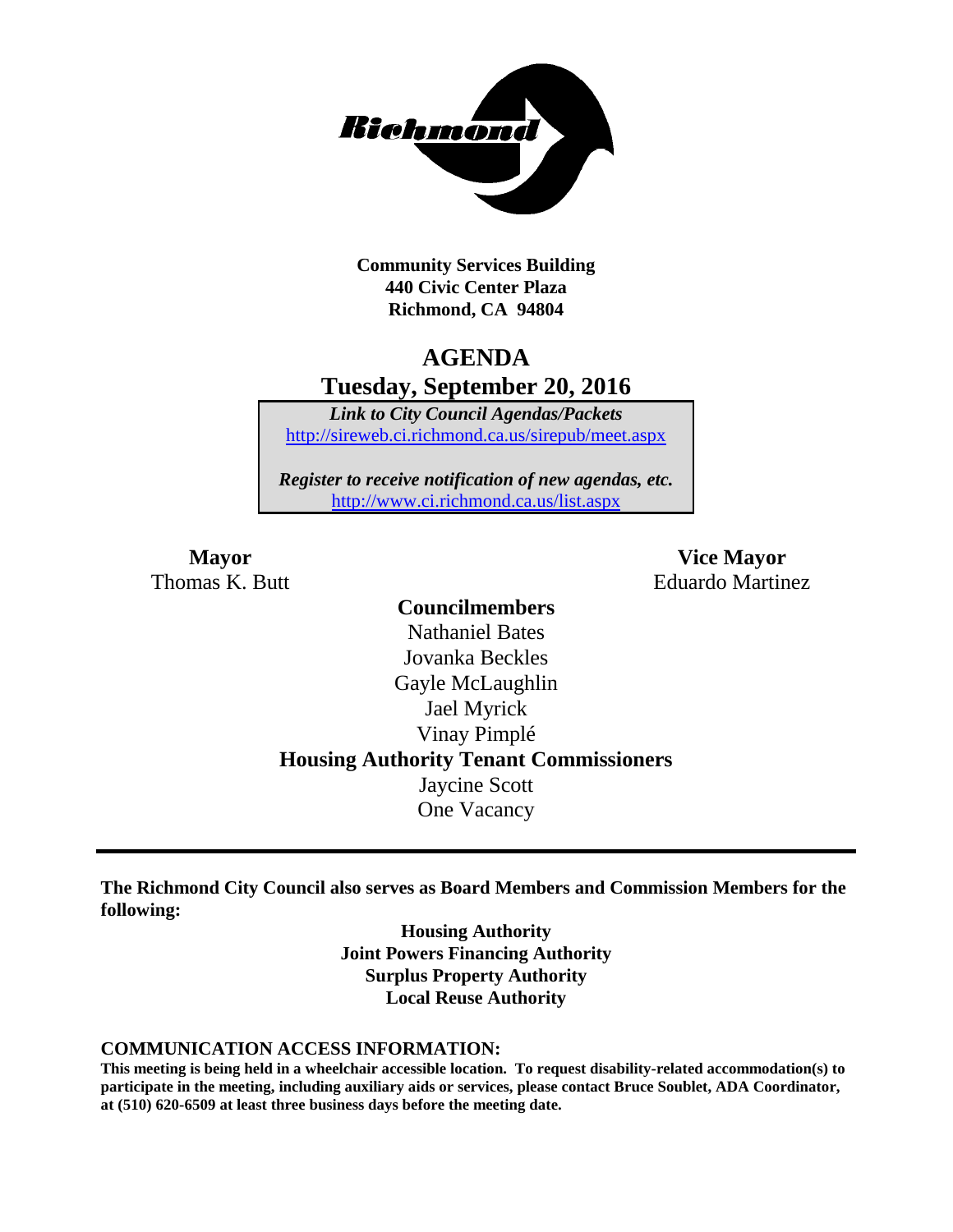# **MEETING PROCEDURES**

The City of Richmond encourages community participation at its City Council meetings and has established procedures that are intended to accommodate public input in a timely and time-sensitive way. As a courtesy to all members of the public who wish to participate in City Council meetings, please observe the following procedures:

**PUBLIC COMMENT ON AGENDA ITEMS:** Anyone who desires to address the City Council on items appearing on the agenda must complete and file a pink speaker's card with the City Clerk **prior** to the City Council's consideration of the item. Once the City Clerk has announced the item, no person shall be permitted to speak on the item other than those persons who have submitted their names to the City Clerk. Your name will be called when the item is announced for discussion. **Each speaker will be allowed TWO (2) MINUTES to address the City Council on NON-PUBLIC HEARING items listed on the agenda.**

**OPEN FORUM FOR PUBLIC COMMENT:** Individuals who would like to address the City Council on matters not listed on the agenda or on items remaining on the consent calendar may do so under Open Forum. All speakers must complete and file a pink speaker's card with the City Clerk **prior** to the commencement of Open Forum. The amount of time allotted to individual speakers shall be determined based on the number of persons requesting to speak during this item. **The time allocation for each speaker will be as follows:** 15 or fewer speakers, a maximum of 2 minutes; 16 to 24 speakers, a maximum of 1 and one-half minutes; and 25 or more speakers, a maximum of 1 minute.

### **SPEAKERS ARE REQUESTED TO OCCUPY THE RESERVED SEATS IN THE FRONT ROW BEHIND THE SPEAKER'S PODIUM AS THEIR NAME IS ANNOUNCED BY THE CITY CLERK.**

**CONSENT CALENDAR:** Consent Calendar items are considered routine and will be enacted, approved or adopted by one motion unless a request for removal for discussion or explanation is received from the audience or the City Council. A member of the audience requesting to remove an item from the Consent Calendar must first complete a speaker's card and discuss the item with a City staff person who has knowledge of the subject material, prior to filing the card with the City Clerk and **prior** to the City Council's consideration of Agenda Review. An item removed from the Consent Calendar may be placed anywhere on the agenda following the City Council's agenda review.

**CONDUCT AT MEETINGS:** Richmond City Council meetings are limited public forums during which the City strives to provide an open, safe atmosphere and promote robust public debate. Members of the public, however, must comply with state law, as well as the City's laws and procedures and may not actually disrupt the orderly conduct of these meetings. The public, for example, may not shout or use amplifying devices, must submit comment cards and speak during their allotted time, may not create a physical disturbance, may not speak on matters unrelated to issues within the jurisdiction of the City Council or the agenda item at hand, and may not cause immediate threats to public safety.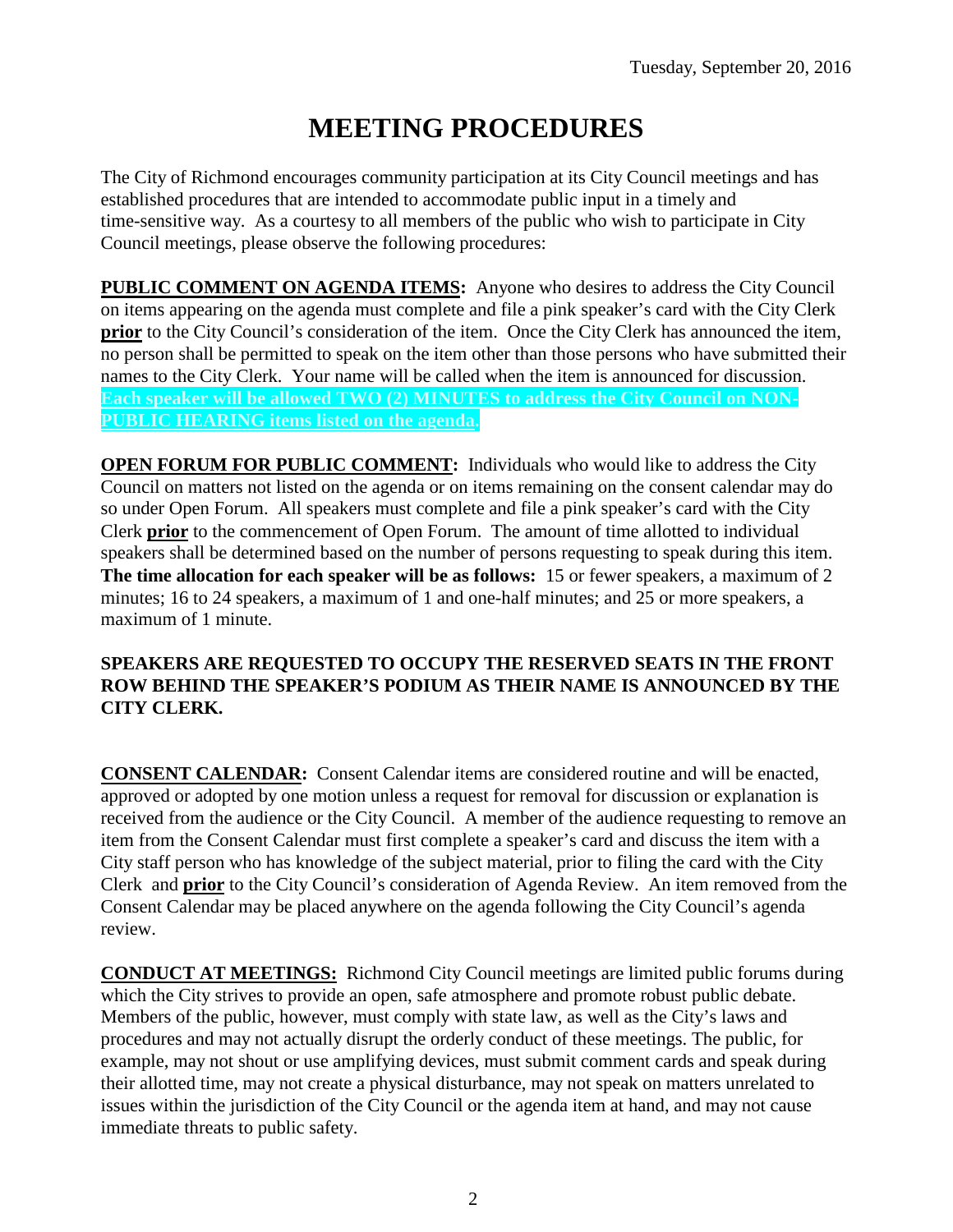**CITY HARASSMENT POLICY:** The City invites public comment and critique about its operations, including comment about the performance of its public officials and employees, at the public meetings of the City Council and boards and commissions. However, discriminatory or harassing comments about or in the presence of City employees, even comments by third parties, may create a hostile work environment, if severe or pervasive. The City prohibits harassment against an applicant, employee, or contractor on the basis of race, religious creed, color, national origin, ancestry, physical disability, medical condition, mental disability, marital status, sex (including pregnancy, childbirth, and related medical conditions), sexual orientation, gender identity, age or veteran status, or any other characteristic protected by federal, state or local law. In order to acknowledge the public's right to comment on City operations at public meetings, which could include comments that violate the City's harassment policy if such comments do not cause an actual disruption under the Council Rules and Procedures, while taking reasonable steps to protect City employees from discrimination and harassment, City Boards and Commissions shall adhere to the following procedures. If any person makes a harassing remark at a public meeting that violates the above City policy prohibiting harassment, the presiding officer of the meeting may, at the conclusion of the speaker's remarks and allotted time: (a) remind the public that the City's Policy Regarding Harassment of its Employees is contained in the written posted agenda; and (b) state that comments in violation of City policy are not condoned by the City and will play no role in City decisions. If any person makes a harassing remark at a public meeting that violates the above City policy, any City employee in the room who is offended by remarks violating the City's policy is excused from attendance at the meeting. No City employee is compelled to remain in attendance where it appears likely that speakers will make further harassing comments. If an employee leaves a City meeting for this reason, the presiding officer may send a designee to notify any offended employee who has left the meeting when those comments are likely concluded so that the employee may return to the meeting. The presiding officer may remind an employee or any council or board or commission member that he or she may leave the meeting if a remark violating the City's harassment policy is made. These procedures supplement the Council Rules and Procedures relating to disruption of orderly conduct at Council meetings.

Any law enforcement officer on duty or whose service is commanded by the presiding officer shall be Sergeant-at-Arms of the Council meetings. He/she, or they, shall carry out all orders and instructions given by the presiding officer for the purpose of maintaining order and decorum at the Council meetings (City Council Rules of Procedure and Order Section III F, RMC Section 2.12.030).

**\*\*\*\*\*\*\*\*\*\*\*\*\*\*\*\*\*\*\*\*\*\*\*\*\*\*\*\*\*\*\*\*\*\*\*\*\*\*\*\*\*\*\*\*\*\*\*\*\*\*\*\*\*\*\*\*\*\***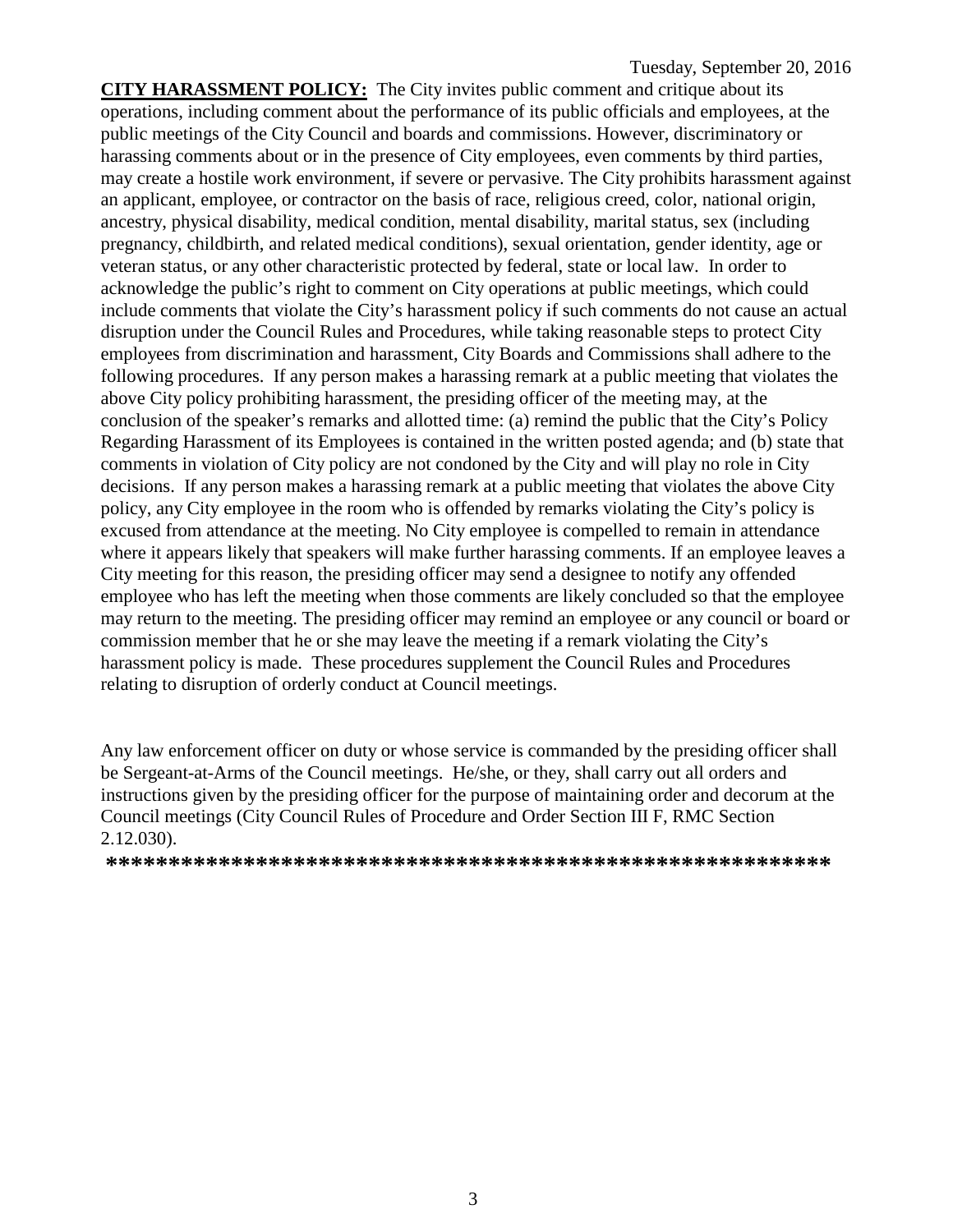# **OPEN SESSION TO HEAR PUBLIC COMMENT BEFORE CLOSED SESSION**

5:30 p.m.

### **A. ROLL CALL**

### **B. PUBLIC COMMENT BEFORE CLOSED SESSION**

### **C. ADJOURN TO CLOSED SESSION**

### **CLOSED SESSION**

Shimada Room of the Community Services Building

#### **CITY COUNCIL**

CONFERENCE WITH LABOR NEGOTIATORS (Government Code Section 54957.6):

Agency designated representatives: Bill Lindsay, Lisa Stephenson, Bruce Soublet, Todd Simonson, Maria Blue, and Jack Hughes.

Employee organizations: Richmond Police Officers Association (RPOA) and Service Employees International Union (SEIU, Local 1021).

PUBLIC EMPLOYEE PERFORMANCE EVALUATION (Government Code Section 54957.6):

Title: City Attorney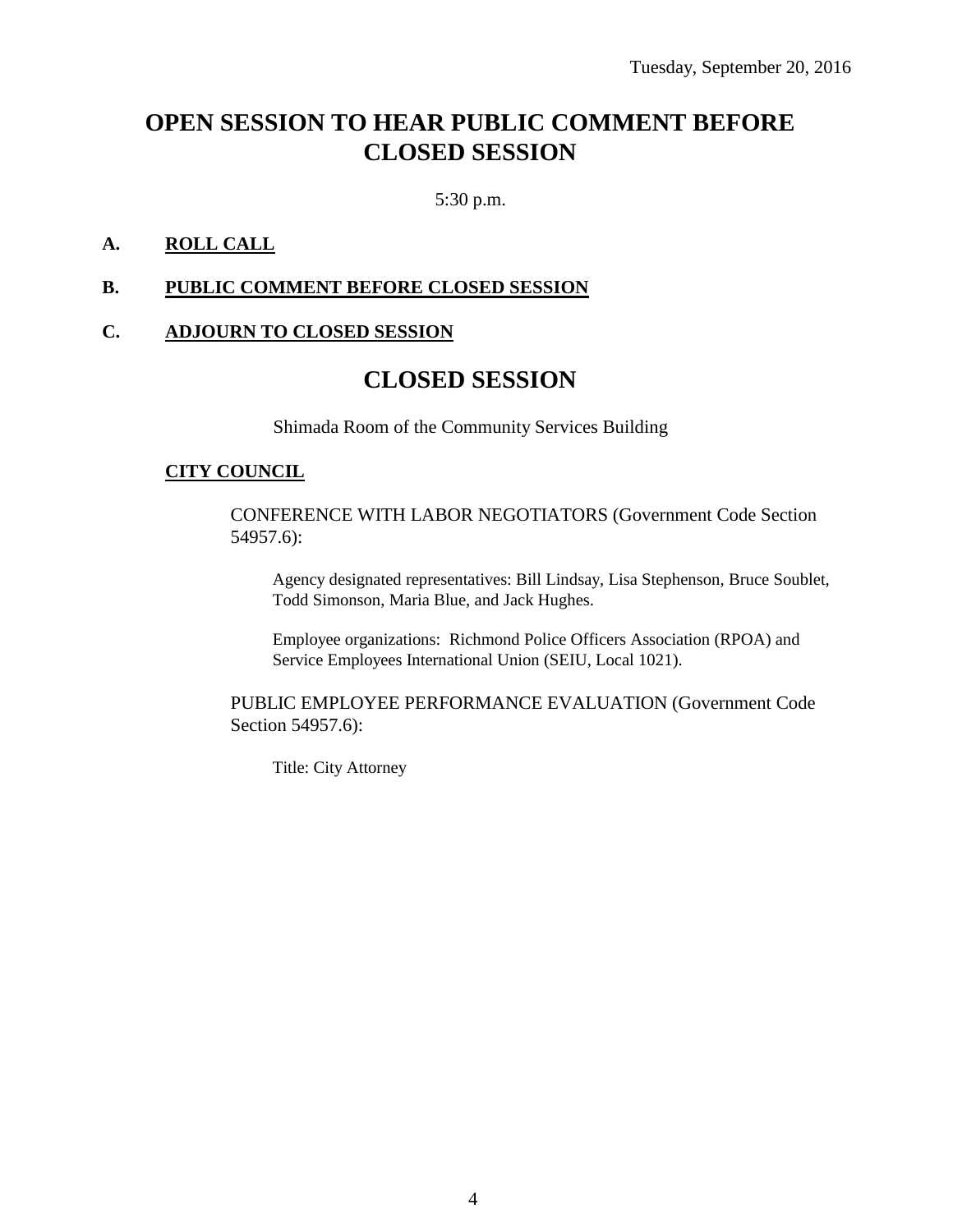# **REGULAR MEETING OF THE RICHMOND CITY COUNCIL**

6:30 p.m.

- **A. PLEDGE TO THE FLAG**
- **B. ROLL CALL**
- **C. STATEMENT OF CONFLICT OF INTEREST**
- **D. AGENDA REVIEW**

### **E. REPORT FROM THE CITY ATTORNEY OF FINAL DECISIONS MADE DURING CLOSED SESSION**

- **F. REPORT FROM THE CITY MANAGER**
- **G. OPEN FORUM FOR PUBLIC COMMENT**

### **H. CITY COUNCIL CONSENT CALENDAR**

- **H-1.** RECEIVE the Certificate of Sufficiency of Initiative Petition indicating that the Initiative petition entitled "Richmond Kids First" has a sufficient number of valid signatures to be submitted to the voters - City Clerk's Office (Pamela Christian 620-6513).
- **H-2.** ADOPT a resolution confirming the City of Richmond Investment Policy Finance Department (Belinda Warner/Latha Ravinder 620-6739).
- **H-3.** REVIEW and APPROVE the City's Investment and Cash Balance Report for the months of June and July 2016 - Finance Department (Belinda Warner/Latha Ravinder 620-6739).
- **H-4.** APPROVE a contract with State Roofing Systems, Inc. for the removal and replacement of the roof at Fire Station 66 in an amount not to exceed \$58,574; and ADOPT a resolution authorizing use of the remaining balance of the Recovery Zone Economic Development Bond (RZEDB) to fund this project - Department of Infrastructure Maintenance and Operations (Tim Higares 620- 6508).
- **H-5.** APPROVE a license agreement with San Francisco State University (SFSU) for eelgrass studies at various sub tidal locations at Point Molate with a term of one year and four one year options, and providing revenue to the City of \$1,000 per year - Department of Infrastructure Maintenance and Operations (Tim Higares 620-6508/Craig Murray 307-8188).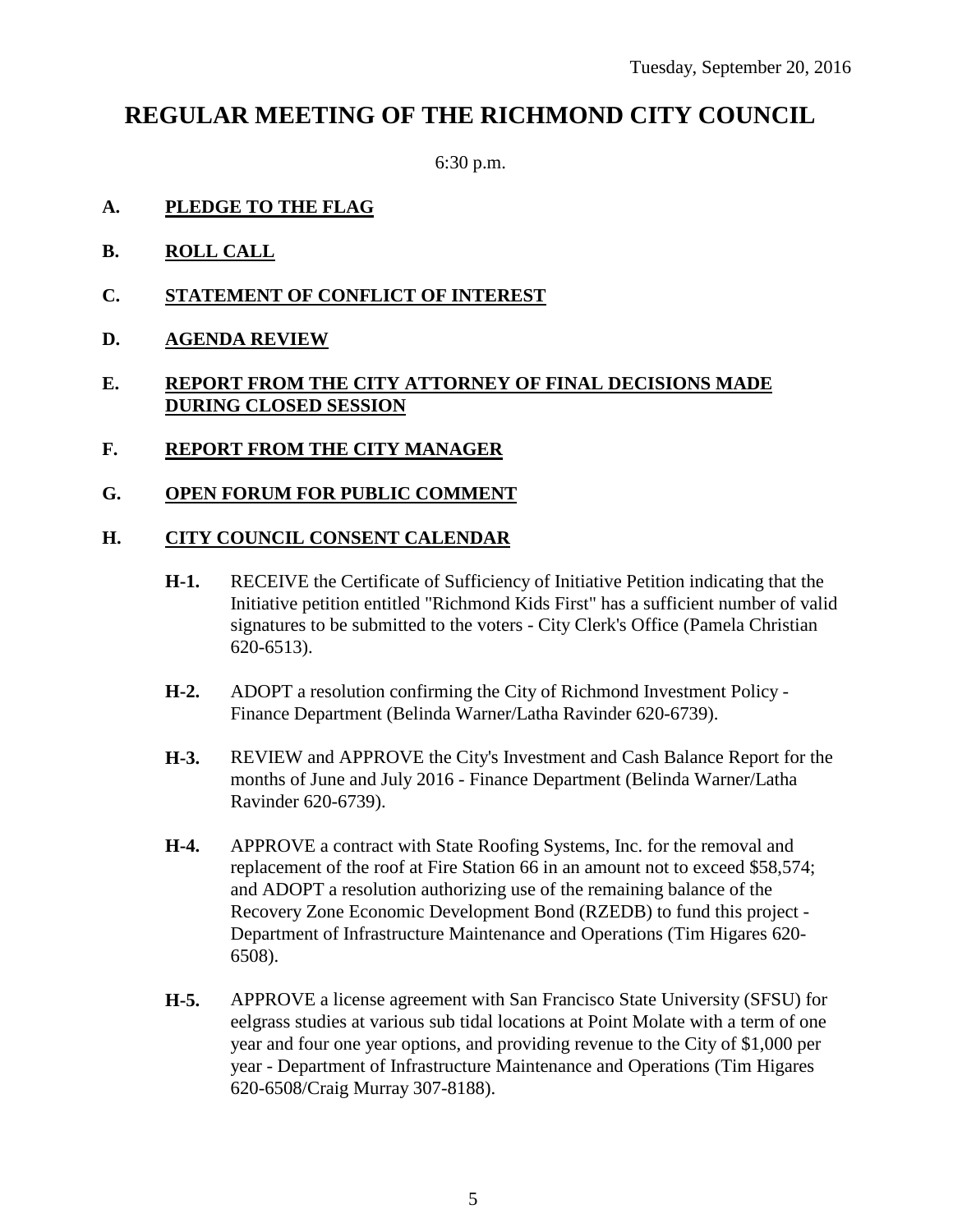- **H-6.** ADOPT a resolution authorizing the acceptance and appropriation of funds from the Contra Costa County Sheriff's Office, appointed by the California Office of Emergency Services to act on its behalf to coordinate, manage and distribute the awarded State Homeland Security Grant Program funds, in the amount of \$31,197 in support of the Fire Department's marine response training program - Fire Department (Fire Chief Adrian Sheppard 307-8041).
- **H-7.** ACCEPT and APPROPRIATE into the Fiscal Year 2016/17 budget a \$25,000 grant received from the San Francisco Foundation; and APPROVE a contract with Richmond Police Activities League (RPAL) to implement My Brother's Keeper (MBK) Local Community Action Plan goals regarding expanded employment and training, and education programs as identified in the grant agreement, in an amount not to exceed \$25,000 and with a term ending June 30, 2017 - City Manager's Office (Bill Lindsay 620-6512/Lori Reese-Brown 620- 6869).
- **H-8.** APPROVE the city manager's response to Grand Jury Report No. 1609 entitled, "Human Trafficking," and submittal of the response to the foreperson of the 2015-2016 Contra Costa County Civil Grand Jury - City Manager's Office (Bill Lindsay 620-6512).
- **H-9.** APPROVE a grant-funded contract with Nelson\Nygaard Consulting Associates, Inc. for the development and implementation of a First Mile / Last Mile Transportation Strategic Plan in an amount not to exceed \$300,000 and for a term ending December 20, 2017 - City Manager's Office (Bill Lindsay/Lori Reese-Brown 620-6869).
- **H-10.** APPROVE a grant-funded contract with the Oakland Private Industry Council to procure goods and services on behalf of RichmondWORKS and in support of EASTBAYWorks One-Stop Career Center System for fiscal year 2016-2017. The contract term will be September 20, 2016 through September 30, 2017 for a total contract amount not to exceed \$21,550 - Employment and Training Department (Sal Vaca/Rosemary Viramontes 307-8008).
- **H-11.** APPROVE an amendment to a legal services agreement with Downey Brand, LLP for assistance with environmental issues associated with the 'Zeneca' site and the Richmond Bay Specific Plan, in the amount of \$40,000 for a total contract amount of \$50,000 with a term ending December 31, 2017 - City Attorney's Office/Planning and Building Services Department (Bruce Reed Goodmiller 620-6509/Richard Mitchell and Lina Velasco 620-6706).
- **H-12.** APPROVE actions to update the Planning Commission: APPOINT Nancy Baer, re-appointment, seat #1, term expiration June 30, 2018, Jen Loy, re-appointment, seat #2, term expiration June 30, 2018, Andrew Butt, re-appointment, seat #4, term expiration June 30, 2018, Ben Choi, re-appointment, seat #5, term expiration June 30, 2018, Marilyn Langlois, re-appointment, seat #7, term expiration June 30, 2018 - Office of the Mayor (Mayor Tom Butt 620-6503).